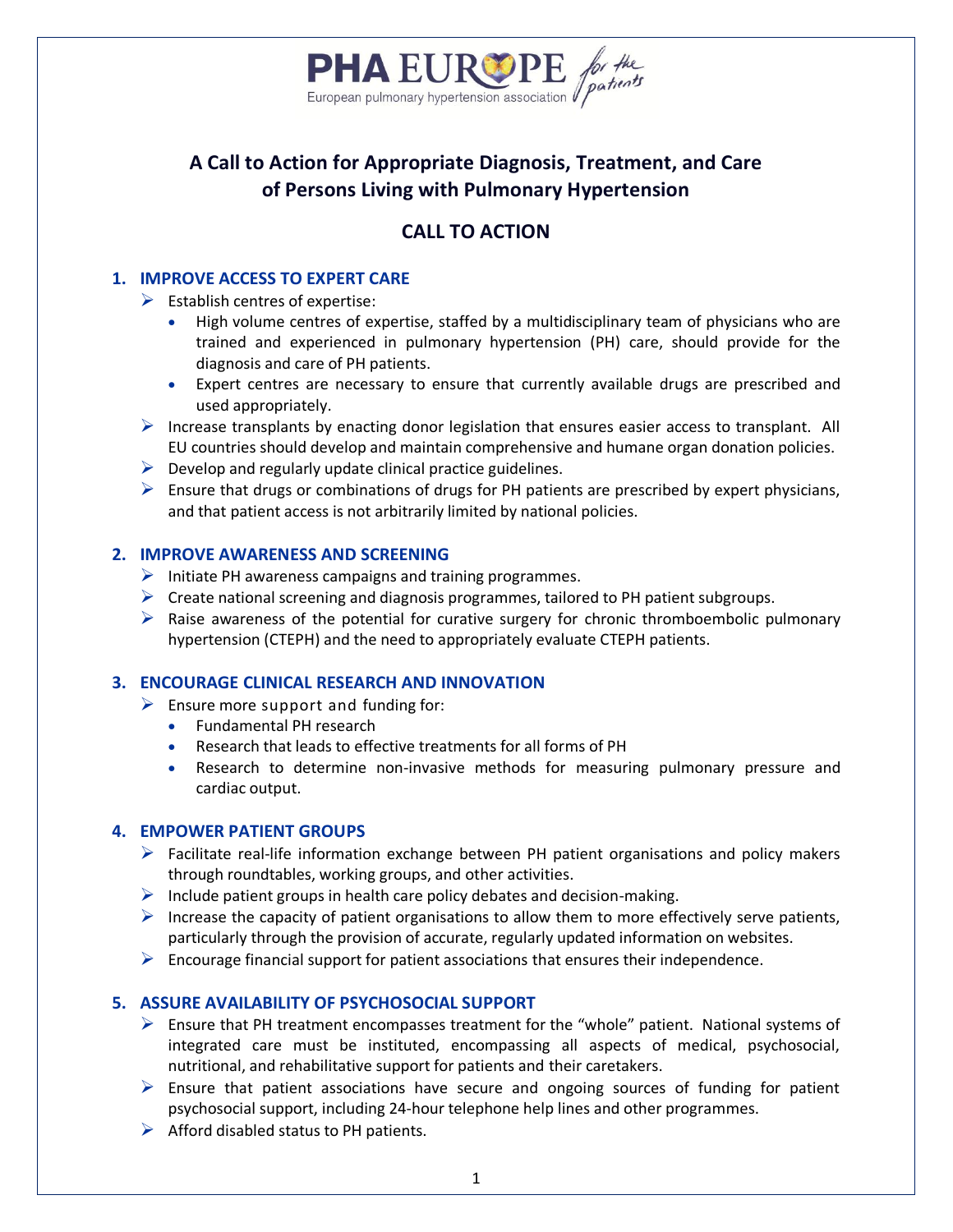#### **The Need for a Call to Action in Pulmonary Hypertension**

Pulmonary hypertension (PH) is a disabling, debilitating, and deadly disease. It severely impacts one's ability to perform the most routine daily life activities. It can be caused by any one of a number of conditions (such as lung or heart disease or blood clots), or it can occur for no known reason. In some cases it is hereditary; in others, not. It manifests in several different forms, some of which are rare conditions. It does not discriminate but occurs irrespective of age, race, or ethnicity, and it can affect one's neighbours, friends, family members, or colleagues.

The struggle to do something as automatic and essential to life as breathing is both frightening and disheartening. Persons who live with PH are challenged by this simple activity, which most of us take for granted and do not even think about. It is therefore critical that persons living with PH be appropriately diagnosed in a timely manner, that currently available treatments be prescribed only to those patients who will benefit, and that innovative research continue for new and improved treatments until a cure is found. These needs can be addressed by two relatively simple solutions that will not only enhance PH patient outcomes, but will also result in cost savings for health care systems and society at large.

The **establishment of centres of expertise for the diagnosis, treatment, and management of PH** will ensure that persons at risk of and living with PH are seen and appropriately diagnosed and treated by clinicians with significant experience in PH, who will also help ensure that costly medications are not over-prescribed. The **support and funding of innovative research** will help ensure that new and improved treatments are developed until a cure is found. Breathing is not an activity that persons living with PH take for granted. Centres of expertise and innovative research can help restore normalcy to their lives. We must not hold our breath, but move forward now.

#### **Pulmonary Hypertension Overview**

More than 25 million people live with PH around the world.<sup>1</sup> There are numerous potential causes, and it sometimes runs in families, but sometimes it occurs for no obvious or known reason. In PH, the arteries that carry blood from the heart to the lungs narrow for reasons that are not entirely understood. The heart struggles to pump blood through the narrowed arteries, resulting in high blood pressure in the lungs and enlargement of the heart. Eventually, the overworked heart wears out, and heart failure and death can result.

Symptoms of PH typically include shortness of breath and fatigue, and sometimes dizziness and fainting spells. These symptoms may appear gradually over time, which may in turn delay patients from seeking diagnosis and treatment. As PH advances, it becomes increasingly difficult to perform even the simplest tasks. Patients curtail their daily activities and experience a substantially reduced quality of life.<sup>2</sup>

There are five different forms of the disease, some of which are rare as well as rapidly progressing, debilitating, and life-threatening. These are:

1. **Pulmonary Arterial Hypertension (PAH)** is a rare, chronic, progressive condition that is disabling, costly to society, and can lead to death. PAH may be idiopathic (occurring from no known cause), or it may be associated with congenital heart diseases, connective tissue diseases, HIV infection, or other diseases and conditions. In Europe, approximately 15 to 52 people per million live with PAH,<sup>3</sup> and approximately 2.4 new cases per million are diagnosed annually.<sup>4</sup>